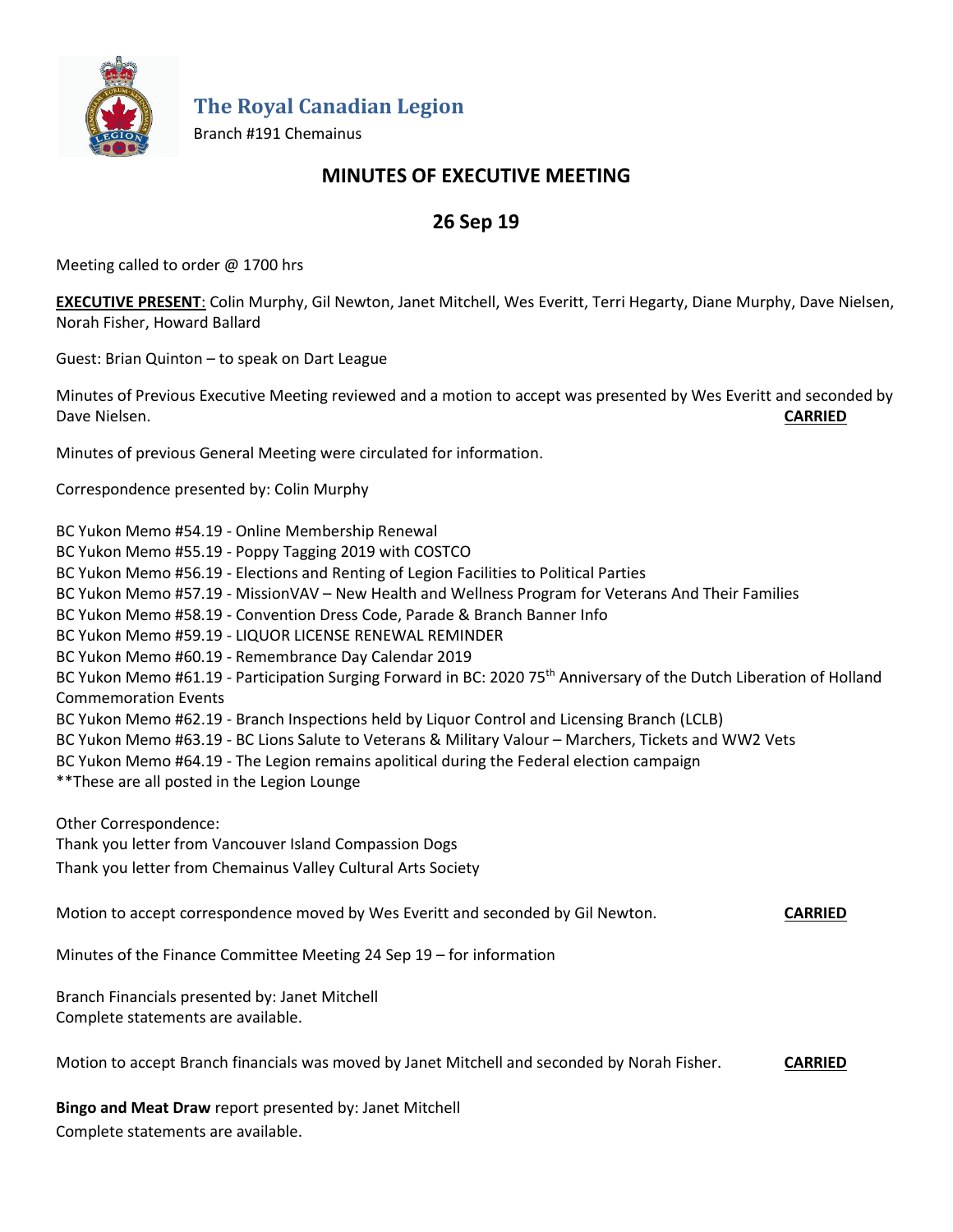A motion was made by Janet Mitchell and seconded by Norah Fisher to accept this report as presented. **CARRIED**

**Donations** presented by Janet Mitchell:

Poppy SUE: Chemainus Heath Care Foundation - \$2000.00 – Janet presented a motion for a SUE to assist in obtaining equipment and service to enhance veterans and other seniors well-being and seconded by Norah Fisher.

**CARRIED**

Vancouver Island Compassion Dogs - \$1000.00 from Bingo North Cowichan Breakfast Program - \$2000.00 from Meat Draw Cowichan Neighbourhood House Association - \$1000.00 from Bingo Chemainus Harvest House Food Bank - \$1000.00 from Meat Draw Little Town Christmas 2019 - \$1000 from Bingo

A motion was made by Janet Mitchell, seconded by Diane Murphy that these donations be made to these organizations upon approval of general membership. **CARRIED**

#### **COMMITTEE REPORTS**

#### **Membership** presented by Terri Hegarty

The following new applications and transfers are submitted for approval:

| Robert Todd Van Norman | $\sim$                   | Associate               | <b>Terry Geddes</b> | $\sim$ | Associate        |
|------------------------|--------------------------|-------------------------|---------------------|--------|------------------|
| <b>Frank Gibbons</b>   | $\sim$                   | <b>Affiliate Voting</b> | Jennifer Lovick     | $\sim$ | Affiliate Voting |
| Linda Olund            | $\overline{\phantom{0}}$ | Associate               | Colin Stanhope      | $\sim$ | Affiliate Voting |
| George Saywell         | $\sim$                   | <b>Affiliate Voting</b> | Judy Whittet        | $\sim$ | Affiliate Voting |
| Denise Stanton         | $\sim$                   | Associate               |                     |        |                  |

A motion was made by Terri Hegarty to accept these applications for approval at the General Meeting, seconded by Gil Newton. **CARRIED**

**PRO** presented by: Colin Murphy – Nil

**Sick & Visiting** presented by Diane Murphy – Diane following up on some of our members

**Youth & Sports** presented by Norah Fisher – As learned tonight there will be Dart Tournament in the Hall on 6 Oct and plans are now in the making for this event. Gil and Dorothy will be looking after the Halloween Party for the children this year.

**Service Officer** presented by Wes Everitt – A scooter was delivered to a veteran this week leaving one left available.

**Poppy** presented by Janet Mitchell: The first Poppy Meeting will be Friday 11 Oct at 2pm. We received \$162.00 from Dominion from proceeds to on-line donation to the Poppy Fund – but no more. Veterans Dinner will be 2 Nov 19.

**Bar** presented by Howard Ballard: Howard reported on the ongoing improvements to the beer lines and the work left to be done behind bar.

**House** presented by Gil Newton: Gil discussed when we should turn off the AC and set the heat temperature. Gil will look after it seeing he knows the system well.